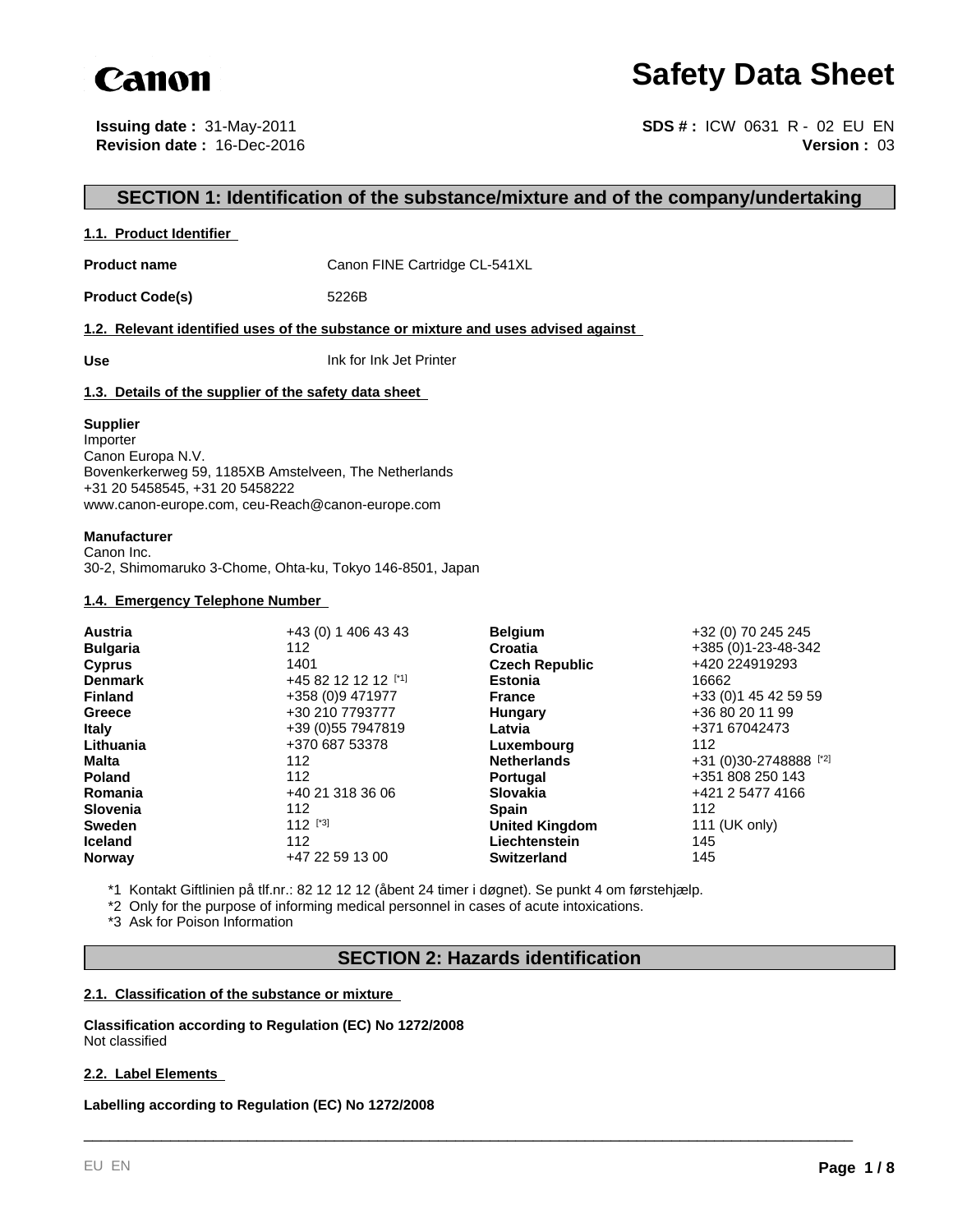**Hazard pictograms** Not required

**Signal word** Not required

#### **Hazard statements** Not required

**Precautionary statements** Not required

#### **Other Information**

Contains 1,2-benzisothiazol-3(2H)-one. May produce an allergic reaction. Contains less than 30% of components with unknown hazards to the aquatic environment.

#### **2.3. Other Hazards**

None

# **SECTION 3: Composition/information on ingredients**

\_\_\_\_\_\_\_\_\_\_\_\_\_\_\_\_\_\_\_\_\_\_\_\_\_\_\_\_\_\_\_\_\_\_\_\_\_\_\_\_\_\_\_\_\_\_\_\_\_\_\_\_\_\_\_\_\_\_\_\_\_\_\_\_\_\_\_\_\_\_\_\_\_\_\_\_\_\_\_\_\_\_\_\_\_\_\_\_\_

### **3.2. Mixtures**

| <b>Chemical name</b>                                                                                                               | <b>CAS-No</b> | <b>EC-No</b> | <b>REACH registration</b><br>number | Weight %  | <b>Classification (Reg.</b><br>1272/2008)                                                                         | Note to<br>Other<br><b>Hazards</b> |
|------------------------------------------------------------------------------------------------------------------------------------|---------------|--------------|-------------------------------------|-----------|-------------------------------------------------------------------------------------------------------------------|------------------------------------|
| 3-Methyl-1,5-pentanediol                                                                                                           | 4457-71-0     | 224-709-1    | 01-2119972284-32-xxxx               | $5 - 10$  | Eye Irrit. 2 (H319)                                                                                               |                                    |
| Glycerin                                                                                                                           | $56 - 81 - 5$ | 200-289-5    | None                                | $1 - 5$   | None                                                                                                              |                                    |
| Ethylene urea                                                                                                                      | 120-93-4      | 204-436-4    | 01-2119980933-25-xxxx               | $1 - 5$   | Eye Irrit. 2 (H319)                                                                                               |                                    |
| Poly(oxy-1,2-ethanediyl),<br>.alpha.,.alpha.'-[1,4-dimethyl-1,<br>4-bis(2-methylpropyl)-2-butyne-<br>1,4-diyl]bis[.omega.-hydroxy- | 9014-85-1     | None         | None                                | $0.1 - 5$ | Eye Dam. 1 (H318)                                                                                                 |                                    |
| Substituted phthalocyanine salt                                                                                                    | <b>CBI</b>    | <b>CBI</b>   | <b>CBI</b>                          | $1 - 5$   | Eye Dam. 1 (H318)<br>Aquatic Chronic 3 (H412)                                                                     |                                    |
| Substituted phthalocyanine salt                                                                                                    | <b>CBI</b>    | <b>CBI</b>   | <b>CBI</b>                          | $1 - 5$   | Eye Dam. 1 (H318)                                                                                                 |                                    |
| Pyridine Azo dye                                                                                                                   | CBI           | <b>CBI</b>   | <b>CBI</b>                          | $1 - 5$   | Aquatic Chronic 2 (H411)                                                                                          |                                    |
| Glycol                                                                                                                             | <b>CBI</b>    | <b>CBI</b>   | <b>CBI</b>                          | $10 - 20$ | None                                                                                                              |                                    |
| 1,2-benzisothiazol-3(2H)-one                                                                                                       | 2634-33-5     | 220-120-9    | None                                | < 0.05    | Acute Tox. 4 (H302)<br>Skin Irrit. 2 (H315)<br>Eye Dam. 1 (H318)<br>Skin Sens. 1 (H317)<br>Aquatic Acute 1 (H400) |                                    |
| Water                                                                                                                              | 7732-18-5     | 231-791-2    | None                                | $60 - 80$ | None                                                                                                              |                                    |

Full texts of Hazard statement(s) are listed in SECTION 16

Note to Other Hazards : The following substance(s) is (are) marked with (1), (2) and/or (3)

- (1) Substance for which EU Occupational Exposure Limit(s) is (are) established (See SECTION 8)

- (2) PBT substance or vPvB substance under Regulation (EC) No 1907/2006

- (3) Substance listed in Candidate List of SVHC for Authorisation under Regulation (EC) No 1907/2006

# **SECTION 4: First aid measures**

### **4.1. Description of first aid measures**

**Inhalation** Move to fresh air. Get medical attention immediately if symptoms occur.

\_\_\_\_\_\_\_\_\_\_\_\_\_\_\_\_\_\_\_\_\_\_\_\_\_\_\_\_\_\_\_\_\_\_\_\_\_\_\_\_\_\_\_\_\_\_\_\_\_\_\_\_\_\_\_\_\_\_\_\_\_\_\_\_\_\_\_\_\_\_\_\_\_\_\_\_\_\_\_\_\_\_\_\_\_\_\_\_\_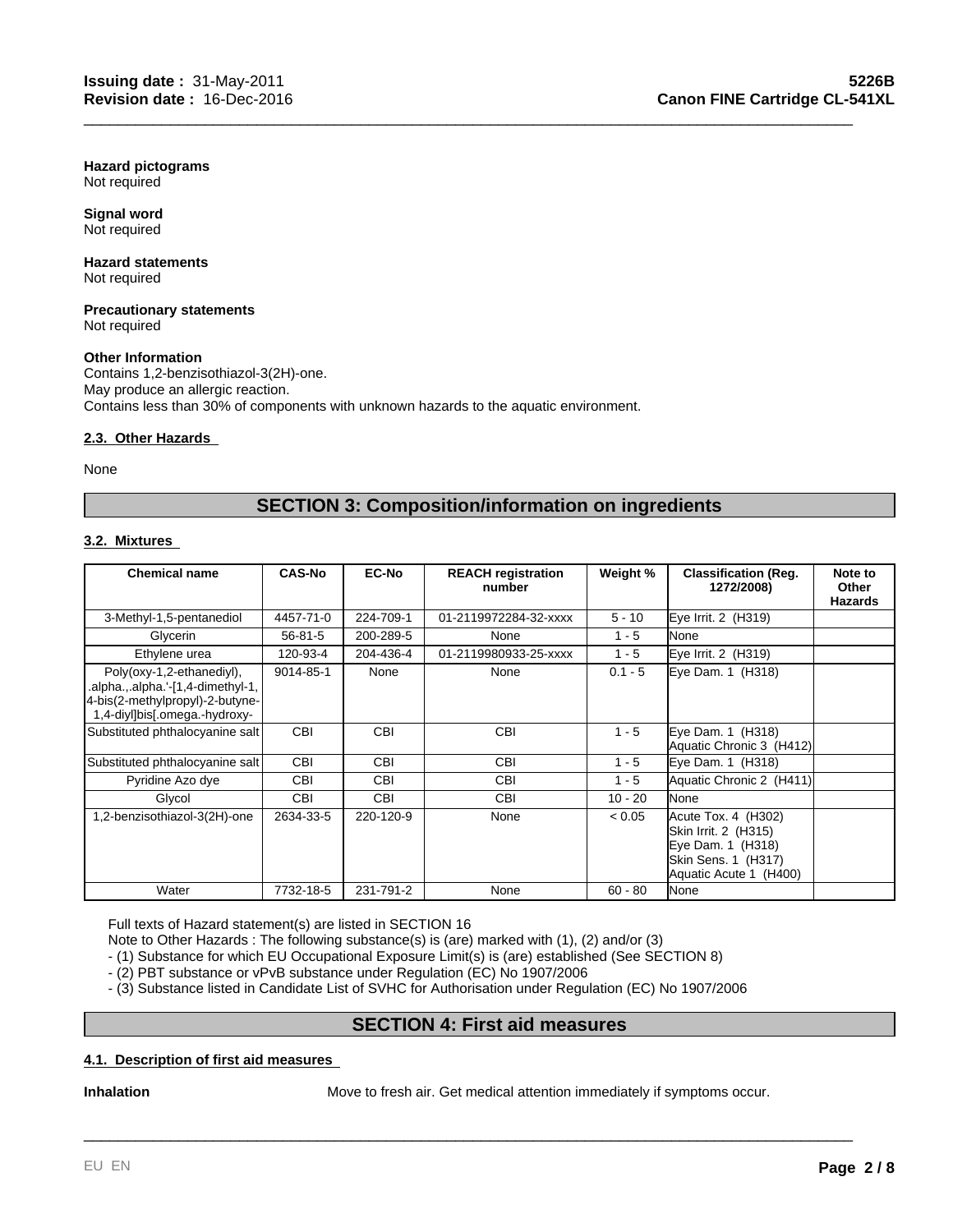| <b>Ingestion</b>                                                 | Rinse mouth. Drink 1 or 2 glasses of water. Get medical attention immediately if symptoms<br>occur.                                     |  |  |  |
|------------------------------------------------------------------|-----------------------------------------------------------------------------------------------------------------------------------------|--|--|--|
| <b>Skin Contact</b>                                              | Wash off immediately with soap and plenty of water. Get medical attention immediately if<br>symptoms occur.                             |  |  |  |
| <b>Eye Contact</b>                                               | Flush with plenty of water. Get medical attention immediately if symptoms occur.                                                        |  |  |  |
| 4.2. Most important symptoms and effects, both acute and delayed |                                                                                                                                         |  |  |  |
| <b>Inhalation</b>                                                | None under normal use. Symptoms of overexposure are dizziness, headache, tiredness,<br>nausea, unconsciousness, cessation of breathing. |  |  |  |
| Ingestion                                                        | None under normal use. Ingestion may cause gastrointestinal irritation, nausea, vomiting<br>and diarrhea.                               |  |  |  |
| <b>Skin Contact</b>                                              | None under normal use.                                                                                                                  |  |  |  |
| <b>Eye Contact</b>                                               | None under normal use. May cause slight irritation.                                                                                     |  |  |  |
| <b>Chronic Effects</b>                                           | None under normal use.                                                                                                                  |  |  |  |
|                                                                  |                                                                                                                                         |  |  |  |

\_\_\_\_\_\_\_\_\_\_\_\_\_\_\_\_\_\_\_\_\_\_\_\_\_\_\_\_\_\_\_\_\_\_\_\_\_\_\_\_\_\_\_\_\_\_\_\_\_\_\_\_\_\_\_\_\_\_\_\_\_\_\_\_\_\_\_\_\_\_\_\_\_\_\_\_\_\_\_\_\_\_\_\_\_\_\_\_\_

#### **4.3. Indication of any immediate medical attention and special treatment needed**

None

# **SECTION 5: Firefighting measures**

#### **5.1. Extinguishing media**

#### **Suitable extinguishing media** Use CO<sub>2</sub>, water, dry chemical, or foam.

#### **Unsuitable extinguishing media** None

# **5.2. Special hazards arising from the substance or mixture**

**Special Hazard None** 

**Hazardous combustion products** Carbon dioxide (CO 2), Carbon monoxide (CO)

# **5.3. Advice for firefighters**

#### **Special protective equipment for fire-fighters** None

# **SECTION 6: Accidental release measures**

\_\_\_\_\_\_\_\_\_\_\_\_\_\_\_\_\_\_\_\_\_\_\_\_\_\_\_\_\_\_\_\_\_\_\_\_\_\_\_\_\_\_\_\_\_\_\_\_\_\_\_\_\_\_\_\_\_\_\_\_\_\_\_\_\_\_\_\_\_\_\_\_\_\_\_\_\_\_\_\_\_\_\_\_\_\_\_\_\_

# **6.1. Personal precautions, protective equipment and emergency procedures**

Avoid contact with skin, eyes and clothing.

#### **6.2. Environmental Precautions**

Keep out of waterways.

#### **6.3. Methods and material for containment and cleaning up**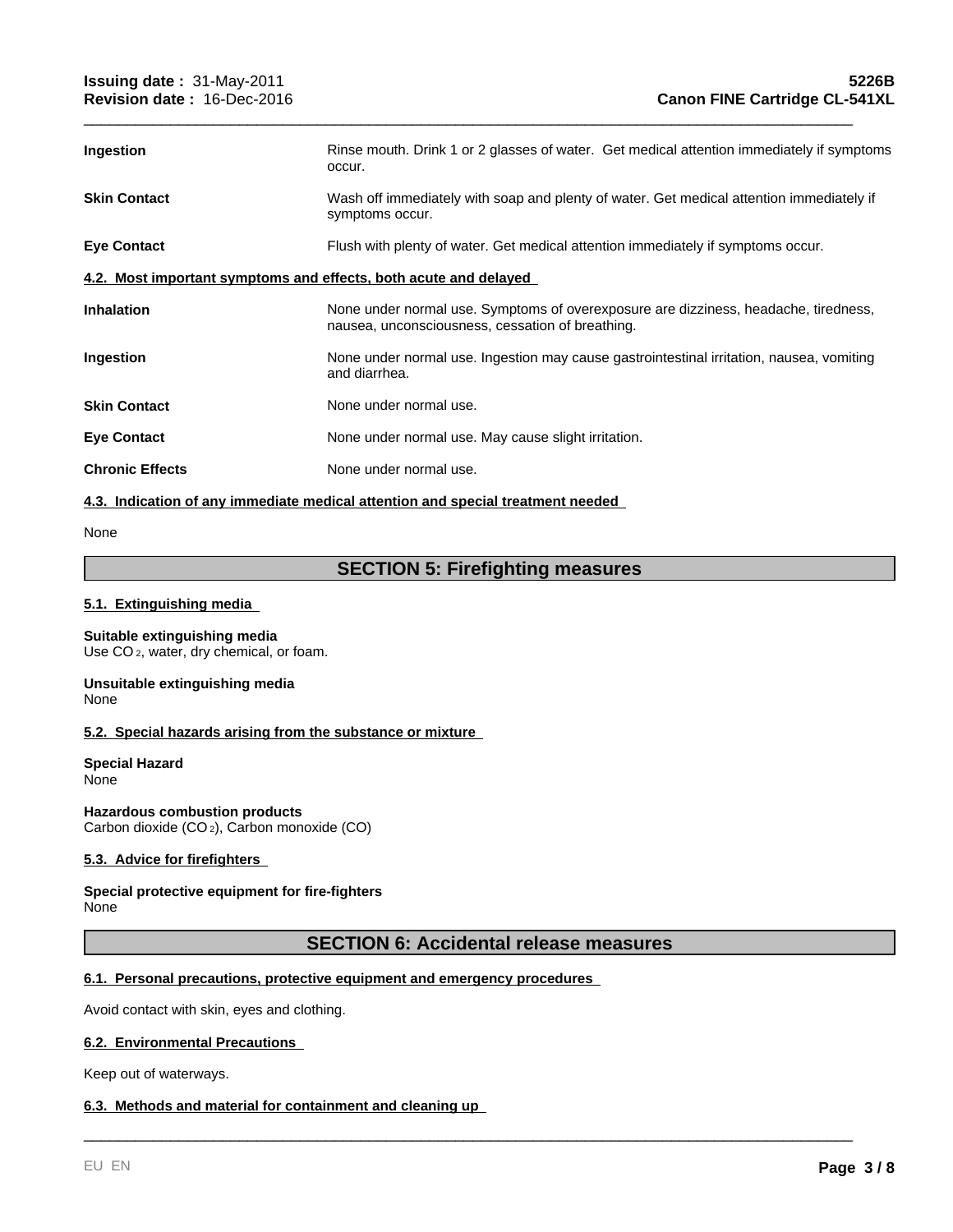Wipe up with adsorbent material (e.g. cloth, fleece).

#### **6.4. Reference to other sections**

None

# **SECTION 7: Handling and storage**

\_\_\_\_\_\_\_\_\_\_\_\_\_\_\_\_\_\_\_\_\_\_\_\_\_\_\_\_\_\_\_\_\_\_\_\_\_\_\_\_\_\_\_\_\_\_\_\_\_\_\_\_\_\_\_\_\_\_\_\_\_\_\_\_\_\_\_\_\_\_\_\_\_\_\_\_\_\_\_\_\_\_\_\_\_\_\_\_\_

#### **7.1. Precautions for safe handling**

Avoid contact with skin, eyes and clothing. Clean contaminated surface thoroughly. Use with adequate ventilation.

#### **7.2. Conditions for safe storage, including any incompatibilities**

Keep in a dry, cool and well-ventilated place. Keep out of the reach of children. Keep away from direct sunlight. Keep away from heat and sources of ignition.

# **7.3. Specific end uses**

Ink for Ink Jet Printer. Obtain special instructions before use.

# **SECTION 8: Exposure controls/personal protection**

# **8.1. Control parameters**

#### **Exposure Limits**

| <b>Chemical name</b>      | EU OEL                                                    | <b>Austria</b>                | <b>Belgium</b>                                                    | <b>Bulgaria</b>                                                                             | <b>Cyprus</b>                                                                                                |
|---------------------------|-----------------------------------------------------------|-------------------------------|-------------------------------------------------------------------|---------------------------------------------------------------------------------------------|--------------------------------------------------------------------------------------------------------------|
| Glycerin<br>$56 - 81 - 5$ | None                                                      | None                          | TWA: $10 \text{ mg/m}^3$                                          | None                                                                                        | None                                                                                                         |
| <b>Chemical name</b>      | <b>Czech Republic</b>                                     | <b>Denmark</b>                | <b>Finland</b>                                                    | <b>France</b>                                                                               | Germany                                                                                                      |
| Glycerin<br>$56 - 81 - 5$ | TWA: $10 \text{ mg/m}^3$<br>Ceiling: 15 mg/m <sup>3</sup> | None                          | TWA: $20 \text{ mg/m}^3$                                          | TWA: $10 \text{ mg/m}^3$                                                                    | DFG TWA: 200 mg/m <sup>3</sup><br>inhalable fraction<br>Ceiling / Peak: 400<br>$mg/m3$ inhalable<br>fraction |
| <b>Chemical name</b>      | Greece                                                    | <b>Hungary</b>                | <b>Ireland</b>                                                    | <b>Italy</b>                                                                                | <b>Netherlands</b>                                                                                           |
| Glycerin<br>$56 - 81 - 5$ | TWA: $10 \text{ mg/m}^3$                                  | None                          | TWA: 10 mg/m <sup>3</sup> mist<br>STEL: 30 mg/m <sup>3</sup> mist | None                                                                                        | None                                                                                                         |
| <b>Chemical name</b>      | <b>Poland</b>                                             | Portugal                      | <b>Romania</b>                                                    | <b>Slovakia</b>                                                                             | <b>Spain</b>                                                                                                 |
| Glycerin<br>$56 - 81 - 5$ | TWA: $10 \text{ mg/m}^3$<br>inhalable fraction            | TWA: $10 \text{ mg/m}^3$ mist | None                                                              | None                                                                                        | TWA: $10 \text{ mg/m}^3$ mist                                                                                |
| <b>Chemical name</b>      | <b>Sweden</b>                                             | <b>United Kingdom</b>         | <b>Norway</b>                                                     | <b>Switzerland</b>                                                                          | <b>Turkey</b>                                                                                                |
| Glycerin<br>$56 - 81 - 5$ | None                                                      | TWA: $10 \text{ mg/m}^3$ mist | None                                                              | TWA: $50 \text{ mg/m}^3$<br>inhalable dust<br>STEL: 100 mg/m <sup>3</sup><br>inhalable dust | None                                                                                                         |

#### **8.2. Exposure controls**

**Appropriate engineering controls** None under normal use conditions.

**Individual protection measures, such as personal protective equipment**

| <b>Eye/face Protection</b>    | Not required under normal use. |
|-------------------------------|--------------------------------|
| <b>Skin Protection</b>        | Not required under normal use. |
| <b>Respiratory Protection</b> | Not required under normal use. |
| <b>Thermal hazards</b>        | Not Applicable                 |

# **SECTION 9: Physical and chemical properties**

\_\_\_\_\_\_\_\_\_\_\_\_\_\_\_\_\_\_\_\_\_\_\_\_\_\_\_\_\_\_\_\_\_\_\_\_\_\_\_\_\_\_\_\_\_\_\_\_\_\_\_\_\_\_\_\_\_\_\_\_\_\_\_\_\_\_\_\_\_\_\_\_\_\_\_\_\_\_\_\_\_\_\_\_\_\_\_\_\_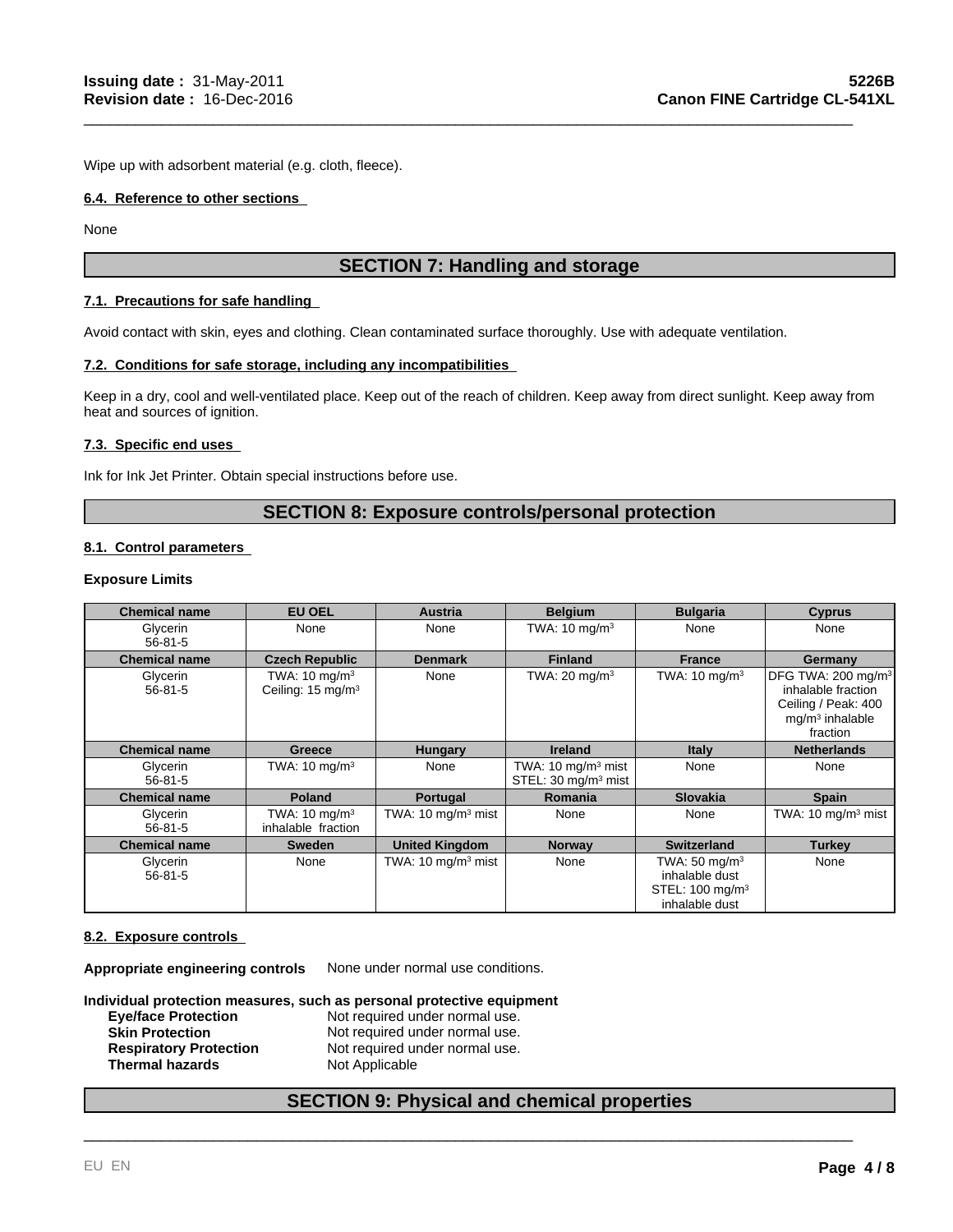#### **9.1. Information on basic physical and chemical properties**

**Appearance Cyan, Magenta, Yellow ; Liquid Cyan, Magenta, Yellow ; Liquid Cyan, Magenta, Yellow ; Liquid Cyan, Magenta, Yellow ; Liquid Cyan, Magenta, Yellow ; Liquid Cyan, Magenta, Yellow ; Liquid Cyan, Magenta, Yellow Odor** Slight odor<br> **Odor** threshold **Slight odor**<br> **Odor threshold Slight odor Odor threshold**<br> **pH** 6 - 9 **pH** 6 - 9 **Evaporation Rate No data available No data available No data available Flammability (solid, gas)** Not Applicable **Flammability Limits in Air Upper Flammability Limit** None; estimated<br> **Lower Flammability Limit** None: estimated<br>
None: estimated **Lower Flammability Limit** None; estimated<br>
None; estimated<br>
No data available **Vapor pressure Vapor density**<br> **Relative density**<br> **Relative density**<br> **Relative density**<br> **Relative density Relative density Solubility(ies)** Water; miscible **Partition coefficient: n-octanol/water** No data available **Explosive properties** None; estimated **Oxidizing properties** None; estimated **Decomposition Temperature (°C)**<br> **Viscosity (mPa s)**  $1 - 5$ <br>
1 - 5 **Boiling Point/Range (°C) Viscosity (mPa s) Melting/Freezing point (°C) Autoignition Temperature (°C)**

No data available No data available **Flash Point (°C)** > 93.0°C (Tag. Closed Cup.); estimated

None; estimated

\_\_\_\_\_\_\_\_\_\_\_\_\_\_\_\_\_\_\_\_\_\_\_\_\_\_\_\_\_\_\_\_\_\_\_\_\_\_\_\_\_\_\_\_\_\_\_\_\_\_\_\_\_\_\_\_\_\_\_\_\_\_\_\_\_\_\_\_\_\_\_\_\_\_\_\_\_\_\_\_\_\_\_\_\_\_\_\_\_

#### **9.2. Other Information**

No data available

# **SECTION 10: Stability and reactivity**

#### **10.1. Reactivity**

None

#### **10.2. Chemical stability**

Stable

# **10.3. Possibility of Hazardous Reactions**

None

# **10.4. Conditions to Avoid**

None

#### **10.5. Incompatible materials**

Acids, Bases, Oxidizing agents, Reducing agents.

# **10.6. Hazardous Decomposition Products**

Carbon dioxide (CO 2), Carbon monoxide (CO), and/or Ammonia.

# **SECTION 11: Toxicological information**

\_\_\_\_\_\_\_\_\_\_\_\_\_\_\_\_\_\_\_\_\_\_\_\_\_\_\_\_\_\_\_\_\_\_\_\_\_\_\_\_\_\_\_\_\_\_\_\_\_\_\_\_\_\_\_\_\_\_\_\_\_\_\_\_\_\_\_\_\_\_\_\_\_\_\_\_\_\_\_\_\_\_\_\_\_\_\_\_\_

# **11.1. Information on toxicological effects**

**Acute toxicity** No data available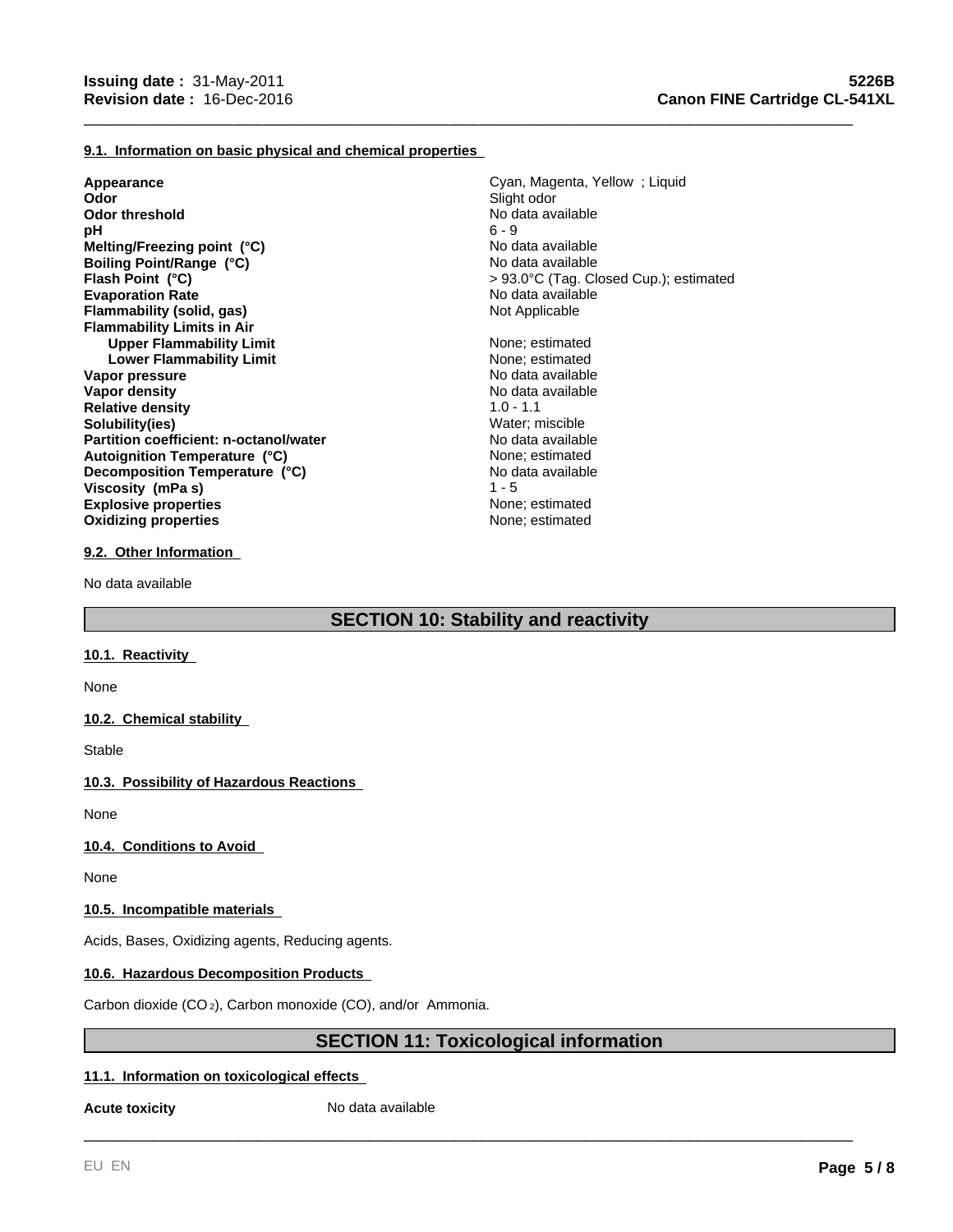| <b>Skin corrosion/irritation</b>  | All colors: Non-irritant (OECD Guideline)   |
|-----------------------------------|---------------------------------------------|
| Serious eye damage/eye irritation | All colors: Mild irritant (OECD Guideline)  |
| <b>Sensitization</b>              | All colors: Non-sensitizer (OECD Guideline) |
| Germ cell mutagenicity            | Ames test:<br>All colors: Negative          |
| Carcinogenicity                   | No data available                           |
| <b>Reproductive Toxicity</b>      | No data available                           |
| <b>STOT - single exposure</b>     | No data available                           |
| <b>STOT - repeated exposure</b>   | No data available                           |
| <b>Aspiration hazard</b>          | No data available                           |
| <b>Other Information</b>          | No data available                           |

# **SECTION 12: Ecological information**

\_\_\_\_\_\_\_\_\_\_\_\_\_\_\_\_\_\_\_\_\_\_\_\_\_\_\_\_\_\_\_\_\_\_\_\_\_\_\_\_\_\_\_\_\_\_\_\_\_\_\_\_\_\_\_\_\_\_\_\_\_\_\_\_\_\_\_\_\_\_\_\_\_\_\_\_\_\_\_\_\_\_\_\_\_\_\_\_\_

# **12.1. Toxicity**

#### **Ecotoxicity effects**

Cyan and Yellow: No data available Magenta: Fish, 96h LC50 > 100 mg/L (Estimate) (OECD Guideline) Crustaceans, 48h EC50 > 100 mg/L (Estimate) (OECD Guideline) Algae, EC50 (0-7day) > 100 mg/L, NOEC = 100 mg/L (Estimate) (OECD Guideline) NOEC: No Observed Effect Concentration

#### **12.2. Persistence and degradability**

No data available

#### **12.3. Bioaccumulative potential**

No data available

#### **12.4. Mobility in soil**

No data available

### **12.5. Results of PBT and vPvB assessment**

This preparation contains no substance considered to be persistent, bioaccumulating nor toxic (PBT). This preparation contains no substance considered to be very persistent nor very bioaccumulating (vPvB).

# **12.6. Other adverse effects**

No data available

# **SECTION 13: Disposal considerations**

\_\_\_\_\_\_\_\_\_\_\_\_\_\_\_\_\_\_\_\_\_\_\_\_\_\_\_\_\_\_\_\_\_\_\_\_\_\_\_\_\_\_\_\_\_\_\_\_\_\_\_\_\_\_\_\_\_\_\_\_\_\_\_\_\_\_\_\_\_\_\_\_\_\_\_\_\_\_\_\_\_\_\_\_\_\_\_\_\_

#### **13.1. Waste treatment methods**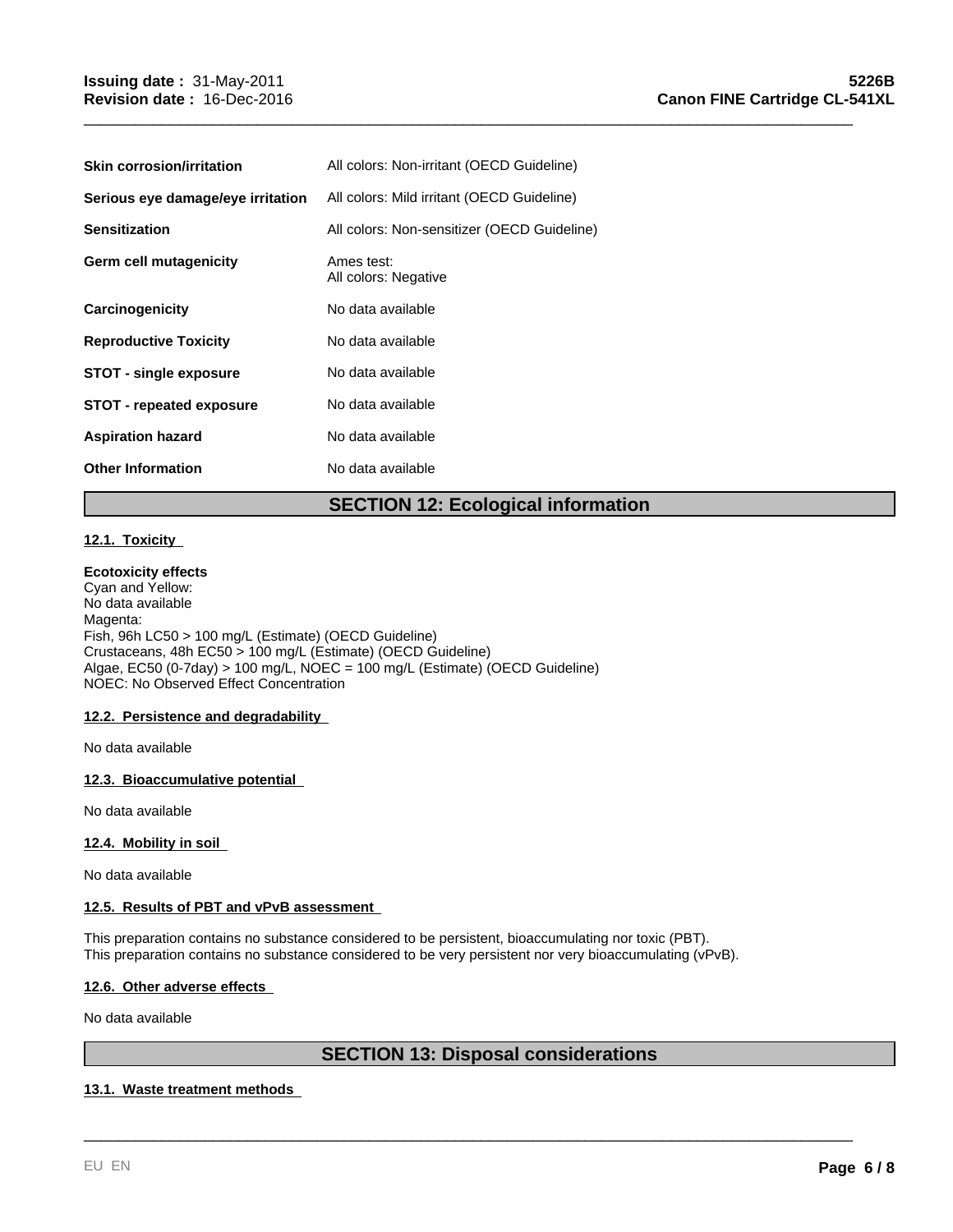Dispose of in accordance with local regulations.

# **SECTION 14: Transport information**

\_\_\_\_\_\_\_\_\_\_\_\_\_\_\_\_\_\_\_\_\_\_\_\_\_\_\_\_\_\_\_\_\_\_\_\_\_\_\_\_\_\_\_\_\_\_\_\_\_\_\_\_\_\_\_\_\_\_\_\_\_\_\_\_\_\_\_\_\_\_\_\_\_\_\_\_\_\_\_\_\_\_\_\_\_\_\_\_\_

| 14.1. UN number                     | None                                           |
|-------------------------------------|------------------------------------------------|
| 14.2. UN Proper Shipping Name       | None                                           |
| 14.3. Transport Hazard Class        | None                                           |
| 14.4. Packing Group                 | None                                           |
| 14.5. Environmental Hazards         | No special environmental precautions required. |
| 14.6. Special Precautions for users | IATA: Not regulated                            |

**14.7. Transport in bulk according to Annex II of**  Not Applicable **MARPOL and the IBC Code** 

# **SECTION 15: Regulatory information**

**15.1. Safety, health and environmental regulations/legislation specific for the substance or mixture** 

| (EC) No 1907/2006 Authorisation | Not regulated |
|---------------------------------|---------------|
| (EC) No 1907/2006 Restriction   | Not regulated |
| (EC) No 1005/2009               | Not regulated |
| (EC) No 850/2004                | Not regulated |
| (EU) No 649/2012                | Not regulated |
| <b>Other Information</b>        | None          |

#### **15.2. Chemical safety assessment**

None

# **SECTION 16: Other information**

#### **Full text of H-Statements referred to under sections 2 and 3**

H302 - Harmful if swallowed

H315 - Causes skin irritation

- H317 May cause an allergic skin reaction
- H318 Causes serious eye damage
- H319 Causes serious eye irritation

H400 - Very toxic to aquatic life

H411 - Toxic to aquatic life with long lasting effects

H412 - Harmful to aquatic life with long lasting effects

#### **Key literature references and sources for data**

- World Health Organization International Agency for Research on Cancer, IARC Monographs on the Evaluation on the Carcinogenic Risk of Chemicals to Humans

\_\_\_\_\_\_\_\_\_\_\_\_\_\_\_\_\_\_\_\_\_\_\_\_\_\_\_\_\_\_\_\_\_\_\_\_\_\_\_\_\_\_\_\_\_\_\_\_\_\_\_\_\_\_\_\_\_\_\_\_\_\_\_\_\_\_\_\_\_\_\_\_\_\_\_\_\_\_\_\_\_\_\_\_\_\_\_\_\_

- EU Regulation (EC) No 1907/2006, (EC) No 1272/2008, (EC) No 1005/2009, (EC) No 850/2004, (EU) No 649/2012